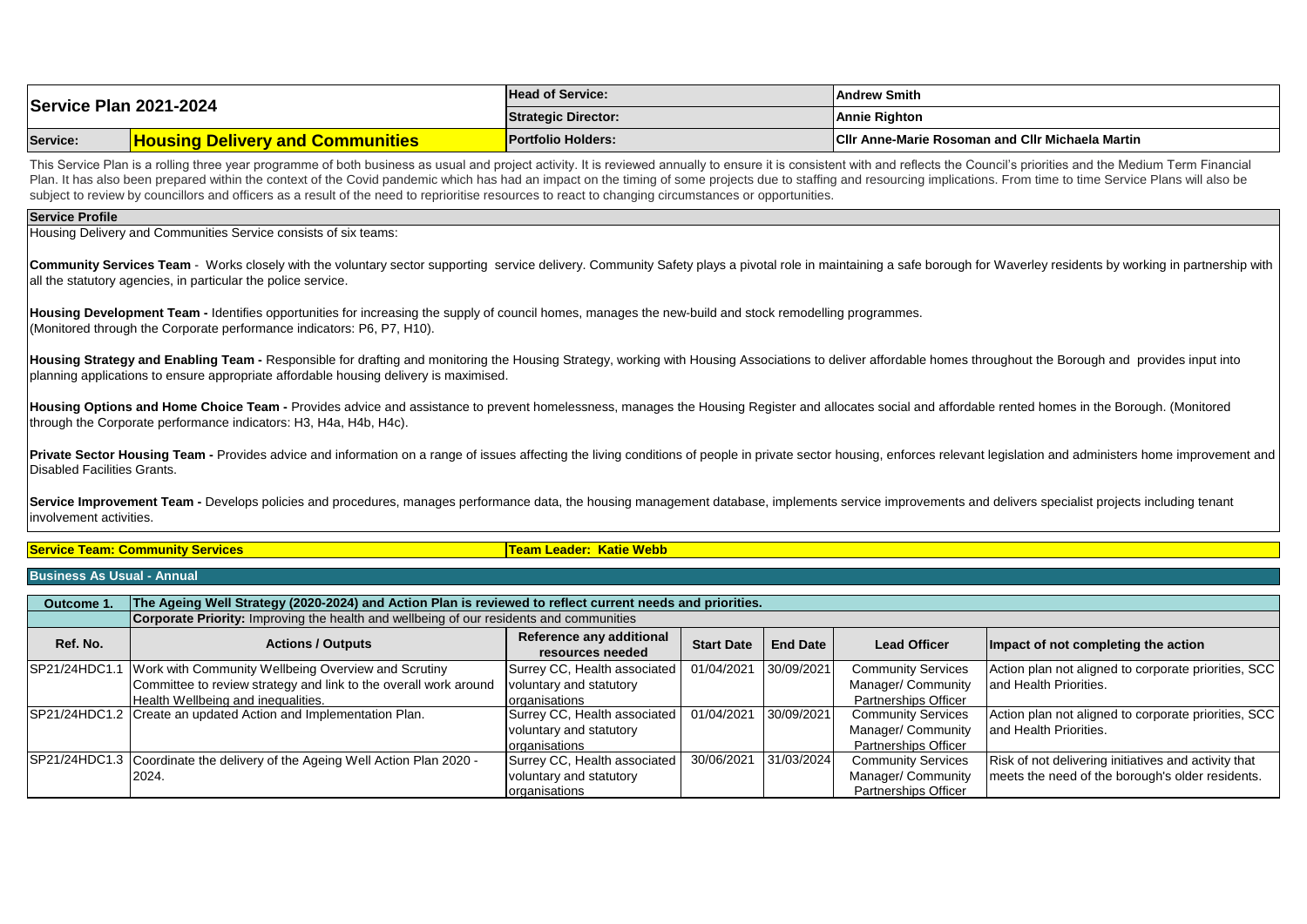| Outcome 2.    | Work in partnership with voluntary organisations and Adult Social Care and Clinical Commissioning Groups.                                                                                                                                                                                                                                                                                                                                                                                                  |                                                                                                                   |                   |                 |                                                                                      |                                                                                                                                                                                                                        |  |  |
|---------------|------------------------------------------------------------------------------------------------------------------------------------------------------------------------------------------------------------------------------------------------------------------------------------------------------------------------------------------------------------------------------------------------------------------------------------------------------------------------------------------------------------|-------------------------------------------------------------------------------------------------------------------|-------------------|-----------------|--------------------------------------------------------------------------------------|------------------------------------------------------------------------------------------------------------------------------------------------------------------------------------------------------------------------|--|--|
|               | Corporate Priority: Improving the health and wellbeing of our residents and communities                                                                                                                                                                                                                                                                                                                                                                                                                    |                                                                                                                   |                   |                 |                                                                                      |                                                                                                                                                                                                                        |  |  |
| Ref. No.      | <b>Actions / Outputs</b>                                                                                                                                                                                                                                                                                                                                                                                                                                                                                   | Reference any additional<br>resources needed                                                                      | <b>Start Date</b> | <b>End Date</b> | <b>Lead Officer</b>                                                                  | Impact of not completing the action                                                                                                                                                                                    |  |  |
| SP21/24HDC2.1 | Identify opportunities to develop and deliver activities.                                                                                                                                                                                                                                                                                                                                                                                                                                                  | Budget to deliver activities                                                                                      | 01/04/2021        | 30/09/2024      | <b>Community Services</b><br>Manager                                                 | Risk of not delivering objectives of Ageing Well<br>Action Plan and residents' health and wellbeing not<br>optimised.                                                                                                  |  |  |
|               | SP21/24HDC2.2 Work to ensure the Council's preventative services for vulnerable Budget to deliver activities<br>and older people are part of the pathway when residents access<br>health and social care services.                                                                                                                                                                                                                                                                                         |                                                                                                                   | 01/04/2021        | 31/03/2024      | <b>Community Services</b><br>Manager                                                 | Risk of not delivering objectives of Ageing Well<br>Action Plan and residents' health and wellbeing not<br>optimised.                                                                                                  |  |  |
| Outcome 3.    | The organisations funded through Service Level Agreements are delivering the agreed outcomes.                                                                                                                                                                                                                                                                                                                                                                                                              |                                                                                                                   |                   |                 |                                                                                      |                                                                                                                                                                                                                        |  |  |
|               | Corporate Priority: Improving the health and wellbeing of our residents and communities                                                                                                                                                                                                                                                                                                                                                                                                                    |                                                                                                                   |                   |                 |                                                                                      |                                                                                                                                                                                                                        |  |  |
| Ref. No.      | <b>Actions / Outputs</b>                                                                                                                                                                                                                                                                                                                                                                                                                                                                                   | Reference any additional<br>resources needed                                                                      | <b>Start Date</b> | <b>End Date</b> | <b>Lead Officer</b>                                                                  | Impact of not completing the action                                                                                                                                                                                    |  |  |
|               | SP21/24HDC3.1 Work with the Community Wellbeing Overview and Scrutiny<br>working group to carry out a review of the current Service Level<br>Agreements (SLAs) in order to inform funding decisions for the<br>new round of SLAs starting 1 April 2022.                                                                                                                                                                                                                                                    | None                                                                                                              | 01/04/2021        | 30/06/2021      | <b>Community Services</b><br>Manager                                                 | Risk that current SLA funded organisations do not<br>reflect or contribute to the changing landscape and<br>do not offer value for money.                                                                              |  |  |
| SP21/24HDC3.2 | Carry out Organisational Health Checks on organisations with<br>whom the Council has current Service Level Agreements in order<br>to understand the strength and weaknesses of the individual<br>organisations and support funding decisions for the new round of<br>SLAs starting 1 April 2022. Any organisations funded must<br>demonstrate a commitment to addressing Climate Change and<br>sign up to any requirements the Council may adopt when<br>commissioning services or entering into new SLAs. | Budget to deliver the Health<br>Checks through Voluntary<br>Action for South West Surrey                          | 01/04/2021        | 30/11/2021      | <b>Community Services</b><br>Manager / Community<br>Partnerships Officer             | Risk of reputational damage through the council<br>funding organisations where there is poor practice<br>in areas of governance, recruitment processes,<br>financial management, communication etc                     |  |  |
|               | SP21/24HDC3.3 Collect, review and present quarterly monitoring data.                                                                                                                                                                                                                                                                                                                                                                                                                                       | None                                                                                                              | 01/04/2021        | 31/03/2022      | <b>Community Services</b><br>Manager                                                 | Risk of organisations not delivering the outcomes<br>of SLAs.                                                                                                                                                          |  |  |
|               | SP21/24HDC3.4 Hold, minute and follow through actions from 6 monthly and<br>annual SLA meetings.                                                                                                                                                                                                                                                                                                                                                                                                           | None                                                                                                              | 01/04/2021        | 31/03/2022      | <b>Community Services</b><br>Manager                                                 | Risk of organisations not delivering the outcomes<br>of SLAs.                                                                                                                                                          |  |  |
|               | SP21/24HDC3.5 Provide information and support to enable the organisations to<br>maintain and grow high quality services.                                                                                                                                                                                                                                                                                                                                                                                   | None                                                                                                              | 01/04/2021        | 31/03/2022      | <b>Community Services</b><br>Manager                                                 | Risk of not delivering objectives of Ageing Well<br>Action Plan.                                                                                                                                                       |  |  |
| Outcome 4.    | The Waverley Community Safety Strategy priorities are delivered in partnership.                                                                                                                                                                                                                                                                                                                                                                                                                            |                                                                                                                   |                   |                 |                                                                                      |                                                                                                                                                                                                                        |  |  |
|               | Corporate Priority: Improving the health and wellbeing of our residents and communities                                                                                                                                                                                                                                                                                                                                                                                                                    |                                                                                                                   |                   |                 |                                                                                      |                                                                                                                                                                                                                        |  |  |
| Ref. No.      | <b>Actions / Outputs</b>                                                                                                                                                                                                                                                                                                                                                                                                                                                                                   | <b>Reference any additional</b><br>resources needed                                                               | <b>Start Date</b> | <b>End Date</b> | <b>Lead Officer</b>                                                                  | Impact of not completing the action                                                                                                                                                                                    |  |  |
| SP21/24HDC4.1 | Coordinate the work of the Safer Waverley Partnership.                                                                                                                                                                                                                                                                                                                                                                                                                                                     | CS Budget - SWP Budget                                                                                            | 01/04/2021        |                 |                                                                                      | 31/03/2024 Community Safety Officer Risk of not delivering the SWP Partnership Plan<br>priorities and objectives.                                                                                                      |  |  |
|               | SP21/24HDC4.2 Support the Safer Waverley Partnership and Independent Chair<br>to Carry out Domestic Homicide Review (DHR) 6.                                                                                                                                                                                                                                                                                                                                                                               | Budget to appoint an<br>Independent Chair -<br>Additional administration<br>support through existing<br>resources | 01/04/2021        |                 | & Communities/<br><b>Community Services</b><br>Manager / Community<br>Safety Officer | 30/06/2021 Head of Housing Delivery Failure to meet the statutory requirements of the<br>Home Office to carry out a DHR within the<br>appropriate timescales as set out in the guidance<br>for relevant organisations. |  |  |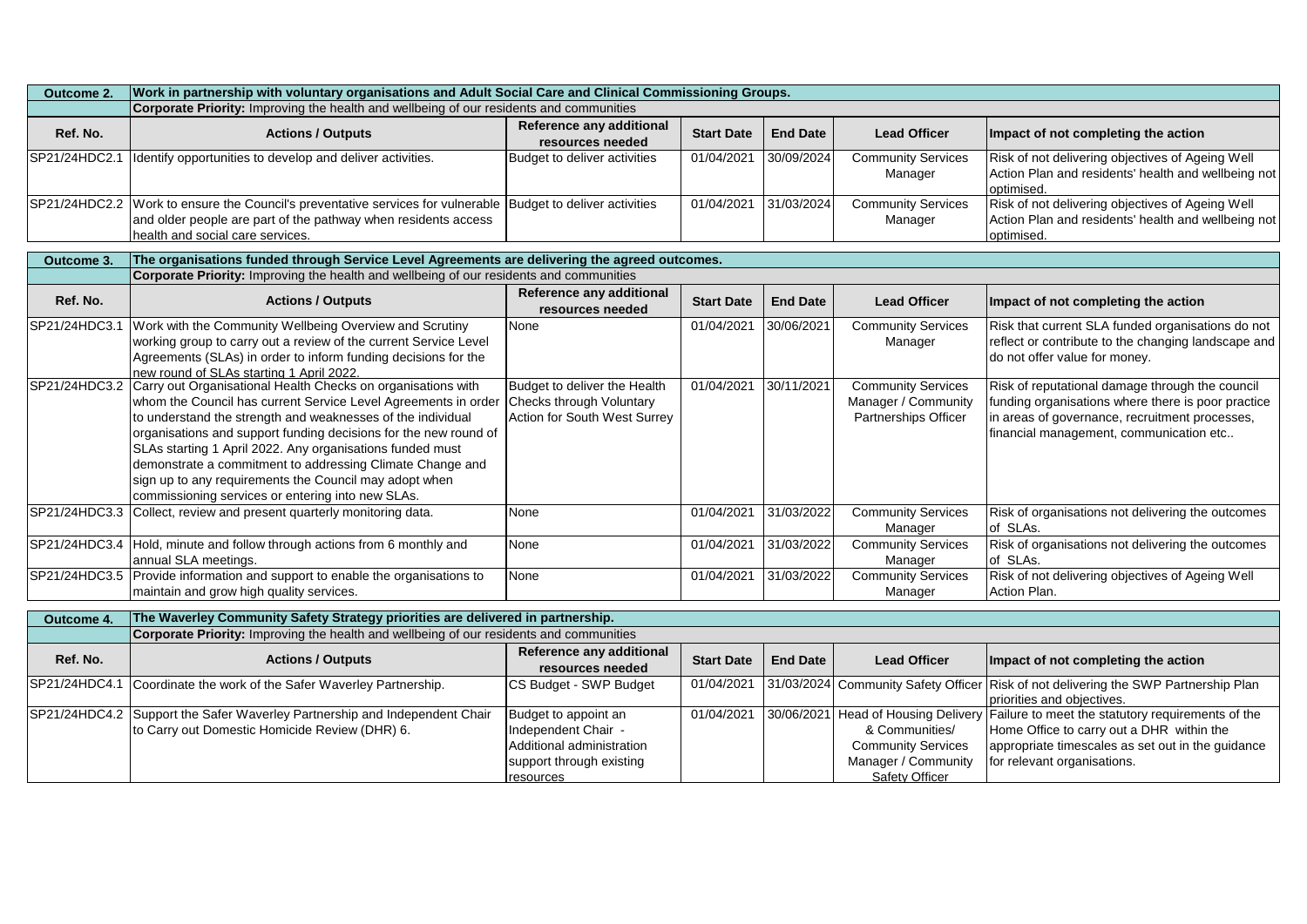|               | SP21/24HDC4.3 Coordinate the delivery of Domestic Homicide Review Action<br>Plans 2 / 5 and 6 (when review completed).                                                                                                                                                                                                                                                                                                                                               | <b>Existing Resources</b>                              | 01/04/2021 31/12/2021 |                 | <b>Community Services</b><br>Manager / Community<br>Safety Officer                                           | Failure to deliver a statutory requirement and<br>lessons are not learnt by relevant organisations.                                            |
|---------------|----------------------------------------------------------------------------------------------------------------------------------------------------------------------------------------------------------------------------------------------------------------------------------------------------------------------------------------------------------------------------------------------------------------------------------------------------------------------|--------------------------------------------------------|-----------------------|-----------------|--------------------------------------------------------------------------------------------------------------|------------------------------------------------------------------------------------------------------------------------------------------------|
| SP21/24HDC4.4 | Use targeted engagement opportunities to promote and support<br>local and national awareness campaigns and provide crime<br>prevention and community safety advice to Waverley's                                                                                                                                                                                                                                                                                     | CS Budget - SWP Budget                                 | 01/04/2021            |                 |                                                                                                              | 31/03/2024 Community Safety Officer Failure to deliver national objectives which aim to<br>reduce crime and disorder.                          |
| Outcome 5.    | Community Safety is integrated throughout the Council.                                                                                                                                                                                                                                                                                                                                                                                                               |                                                        |                       |                 |                                                                                                              |                                                                                                                                                |
|               | Corporate Priority: Improving the health and wellbeing of our residents and communities                                                                                                                                                                                                                                                                                                                                                                              |                                                        |                       |                 |                                                                                                              |                                                                                                                                                |
| Ref. No.      | <b>Actions / Outputs</b>                                                                                                                                                                                                                                                                                                                                                                                                                                             | Reference any additional<br>resources needed           | <b>Start Date</b>     | <b>End Date</b> | <b>Lead Officer</b>                                                                                          | Impact of not completing the action                                                                                                            |
| SP21/24HDC5.1 | Train frontline officers and managers on serious and organised<br>crime, including awareness on 'Modern Slavery' and 'Prevent'.                                                                                                                                                                                                                                                                                                                                      | CS Budget for training                                 | 01/04/2021            |                 | 31/03/2022 Head of Housing Delivery<br>& Communities/<br><b>Community Services</b>                           | Risk of crime increase in Waverley, if frontline staff<br>are not trained to identify activity.                                                |
|               | SP21/24HDC5.2 Coordinate the internal Community Safety Oversight Group with<br>the relevant Heads of Service to identify where community safety<br>features in the Corporate Plan and the Service Plans.<br>Identify areas of community safety which would benefit from<br>strategic oversight, e.g. Unauthorised Encampments, Joint<br>Enforcement Initiative (JET), Begging and Rough Sleeping,<br>training, ASB Victim Risk Assessments, Partnership Intelligence | CS Budget - Safer Waverley<br>Partnership Budget (SWP) | 01/04/2021            | 31/03/2022      | <b>Community Services</b><br>Manager                                                                         | Outcomes of SWP and JET are not being<br>coordinated and are causing duplication of work.                                                      |
| Outcome 6.    | Waverley Borough Council fulfils its safeguarding responsibilities.                                                                                                                                                                                                                                                                                                                                                                                                  |                                                        |                       |                 |                                                                                                              |                                                                                                                                                |
|               | Corporate Priority: Improving the health and wellbeing of our residents and communities                                                                                                                                                                                                                                                                                                                                                                              |                                                        |                       |                 |                                                                                                              |                                                                                                                                                |
| Ref. No.      | <b>Actions / Outputs</b>                                                                                                                                                                                                                                                                                                                                                                                                                                             | Reference any additional<br>resources needed           | <b>Start Date</b>     | <b>End Date</b> | <b>Lead Officer</b>                                                                                          | Impact of not completing the action                                                                                                            |
| SP21/24HDC6.1 | Ensure the revised Safeguarding Policy for the Council (including<br>Prevent, Modern Slavery, Hate Crime) is implemented across all<br>service areas.                                                                                                                                                                                                                                                                                                                | Existing resources                                     | 01/04/2021            | 31/03/2024      | <b>Head of Housing Delivery</b><br>& Communities/<br><b>Community Services</b>                               | Failure to safeguard children and adults at risk.<br>Criminal prosecution.<br>Serious reputational damage.                                     |
|               | SP21/24HDC6.2 Coordinate the regular Internal Board meeting and overseeing<br>the Council's safeguarding responsibilities.                                                                                                                                                                                                                                                                                                                                           | Existing resources                                     | 01/04/2021            |                 | & Communities/<br><b>Community Services</b>                                                                  | 31/03/2024 Head of Housing Delivery Failure to safeguard children and adults at risk.<br>Criminal prosecution.<br>Serious reputational damage. |
|               | SP21/24HDC6.3 Ensure all staff and councillors are trained at appropriate level,<br>including reference to the implications for Serious Organised<br>Crime and Exploitation of Children.                                                                                                                                                                                                                                                                             | Existing resources                                     | 01/04/2021            |                 | 31/03/2024 Head of Housing Delivery<br>& Communities/<br><b>Community Services</b><br>Manager/Head of Policy | Failure to safeguard children and adults at risk.<br>Criminal prosecution.<br>Serious reputational damage.                                     |
|               | SP21/24HDC6.4 Enable Safeguarding Champions to operate effectively by<br>equipping them and training them appropriately.                                                                                                                                                                                                                                                                                                                                             | Existing resources                                     | 01/04/2021            |                 | 31/03/2024 Head of Housing Delivery<br>& Communities/<br><b>Community Services</b>                           | Failure to safeguard children and adults at risk.<br>Criminal prosecution.<br>Serious reputational damage.                                     |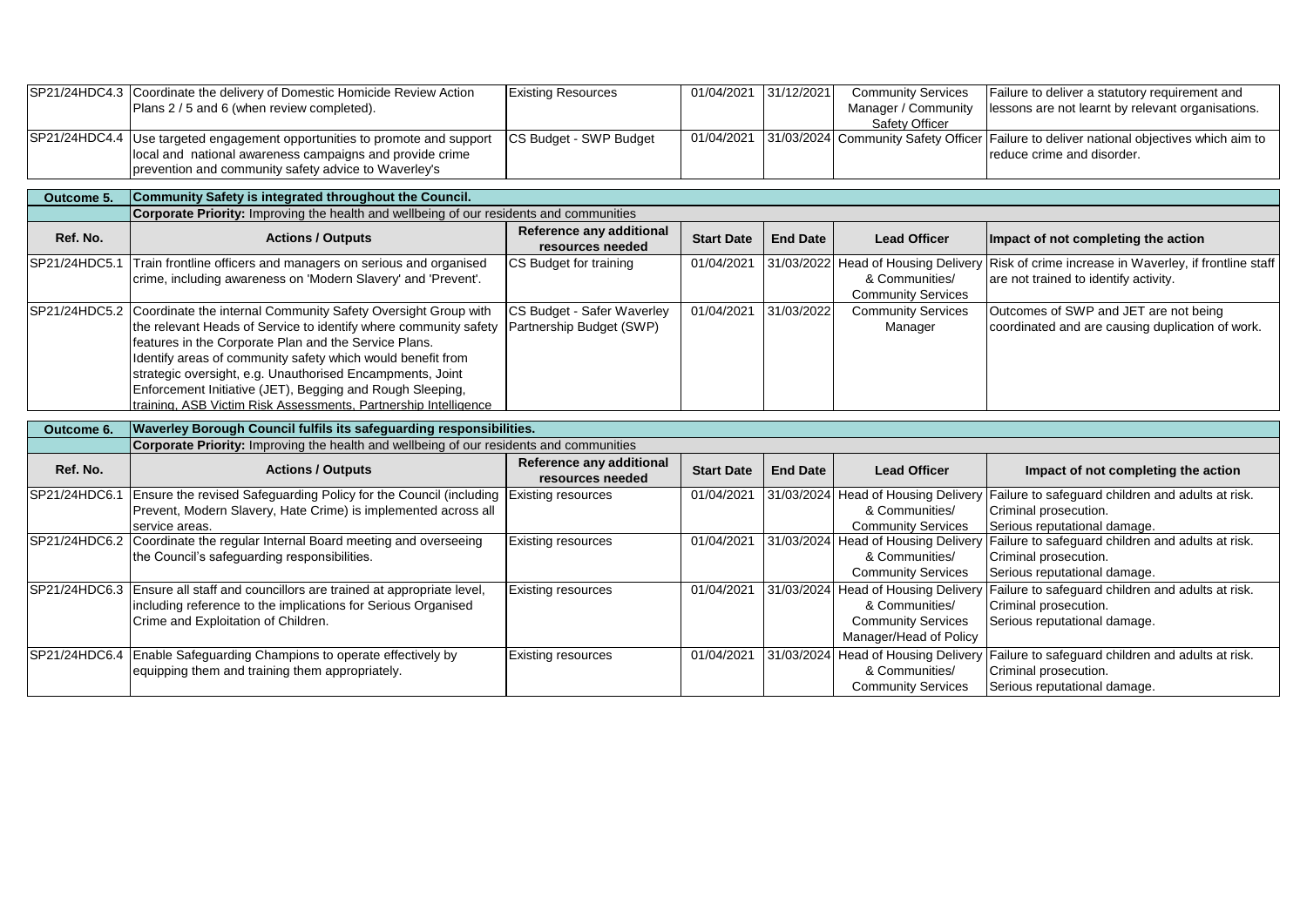**Service Teams: Housing Strategy and Enabling; Housing Development | Team Leaders: Alice Lean, Esther Lyons, Louisa Blundell** 

## **Business As Usual - Annual**

| <b>Outcome 7</b> | Deliver new affordable homes: Housing Strategy: Objective 1: Increase delivery of well designed, well-built affordable housing.                                                                                                                                                                                                                                                                                                                         |                                                                                    |                   |                 |                                                 |                                                                                                                                                                                                                  |  |  |  |
|------------------|---------------------------------------------------------------------------------------------------------------------------------------------------------------------------------------------------------------------------------------------------------------------------------------------------------------------------------------------------------------------------------------------------------------------------------------------------------|------------------------------------------------------------------------------------|-------------------|-----------------|-------------------------------------------------|------------------------------------------------------------------------------------------------------------------------------------------------------------------------------------------------------------------|--|--|--|
|                  | Corporate Priority: Good quality housing for all income levels and age groups; Improving the health and wellbeing of our residents and communities                                                                                                                                                                                                                                                                                                      |                                                                                    |                   |                 |                                                 |                                                                                                                                                                                                                  |  |  |  |
| Ref. No.         | <b>Actions / Outputs</b>                                                                                                                                                                                                                                                                                                                                                                                                                                | Reference any additional<br>resources needed                                       | <b>Start Date</b> | <b>End Date</b> | <b>Lead Officer</b>                             | Impact of not completing the action                                                                                                                                                                              |  |  |  |
| SP21/24HDC7.1    | Support the delivery of Local Plan Parts 1&2 and Neighbourhood<br>Plans, setting out our expectations regarding the amount,<br>location, mix and tenure of affordable housing.                                                                                                                                                                                                                                                                          | Existing resources                                                                 | 01/04/2021        | 31/03/2024      | Housing Strategy and<br><b>Enabling Manager</b> | Low level of affordable housing delivery, increased<br>numbers on Housing Register, increased<br>homelessness.                                                                                                   |  |  |  |
|                  | SP21/24HDC7.2   Implement Affordable Housing Supplementary Planning<br>Document (SPD) for new affordable housing.                                                                                                                                                                                                                                                                                                                                       | <b>Existing resources</b>                                                          | 01/04/2021        | 31/03/2024      | Housing Strategy and<br><b>Enabling Manager</b> | Low level of affordable housing delivery, increased<br>numbers on Housing Register, increased<br>homelessness.                                                                                                   |  |  |  |
|                  | SP21/24HDC7.3 Work with the Council's Affordable Housing Provider partners to<br>facilitate development of new affordable homes and support<br>partners in achieving the best possible outcome for residents and<br>the environment on new Housing Association schemes in the<br>borough.                                                                                                                                                               | <b>Existing resources</b>                                                          | 01/04/2021        | 31/03/2024      | Housing Strategy and<br><b>Enabling Manager</b> | Low level of affordable housing delivery, increased<br>numbers on Housing Register, increased<br>homelessness.                                                                                                   |  |  |  |
| SP21/24HDC7.4    | Support the development of rural affordable homes, in<br>partnership with specialist Affordable Housing Providers, Surrey<br>Rural Housing Enabler, parish councils, landowners and our local<br>communities and through the Community Led Housing Project.                                                                                                                                                                                             | <b>Existing resources</b>                                                          | 01/04/2021        | 31/03/2024      | Housing Strategy and<br><b>Enabling Manager</b> | Low level of affordable housing delivery, increased<br>numbers on Housing Register, increased<br>homelessness.                                                                                                   |  |  |  |
| SP21/24HDC7.5    | Develop an average of 20 new Council homes per annum. New<br>homes will all meet criteria specified in Waverley New Build<br>Design Standards. Deliver new build schemes at Chiddingfold<br>and Churt and Godalming to start on site Summer 2021 and other<br>sites as agreed.                                                                                                                                                                          | Budgets to be agreed by<br>Executive                                               | 01/04/2021        | 31/03/2024      | <b>Housing Development</b><br>Manager           | Low level of affordable housing delivery, increased<br>numbers on Housing Register, increased<br>homelessness., but also impact on Council's<br>reputation and failure to deliver new build<br>brogramme.        |  |  |  |
| SP21/24HDC7.6    | Dramatically reduce carbon footprint of all new homes through<br>construction, energy consumption and overall management<br>following the adoption of the Climate Emergency motion, which<br>sets out the council's aim to become carbon-neutral by 2030.<br>Carbon neutral new build homes will form part of the detailed<br>action plan currently being prepared, which will set out key<br>actions and identify milestones to achieving the target.  | Increased construction costs:<br>currently estimated at<br>between 9-15% per unit. | 01/04/2021        | 31/03/2024      | & Communities/Housing<br>Development Manager    | Head of Housing Delivery Failure to deliver new build programme that<br>reduces carbon footprint; unlikely to achieve<br>planning consent if new schemes do not achieve<br>Council objectives on climate change. |  |  |  |
| SP21/24HDC7.7    | Deliver Ockford Ridge new build and refurbishment:<br>Site B: start on site April 2021<br>Site C: Reserved matters planning consent expected spring 2021<br>Sites E & F: These sites will be bought forward with investigation<br>and concept designs prepared during 2021 with the aim to<br>include outputs from the new Housing Design Strategy. (Note:<br>build rates may vary from timetable and annual Service Plan<br>reviews will reflect this) | Budgets agreed or to be<br>agreed by Executive                                     | 01/04/2021        |                 | Development Manager                             | 31/03/2024 Head of Housing Delivery As HDC7.3, but also impact on Council's<br>& Communities/Housing reputation and failure to deliver new build<br>programme.                                                   |  |  |  |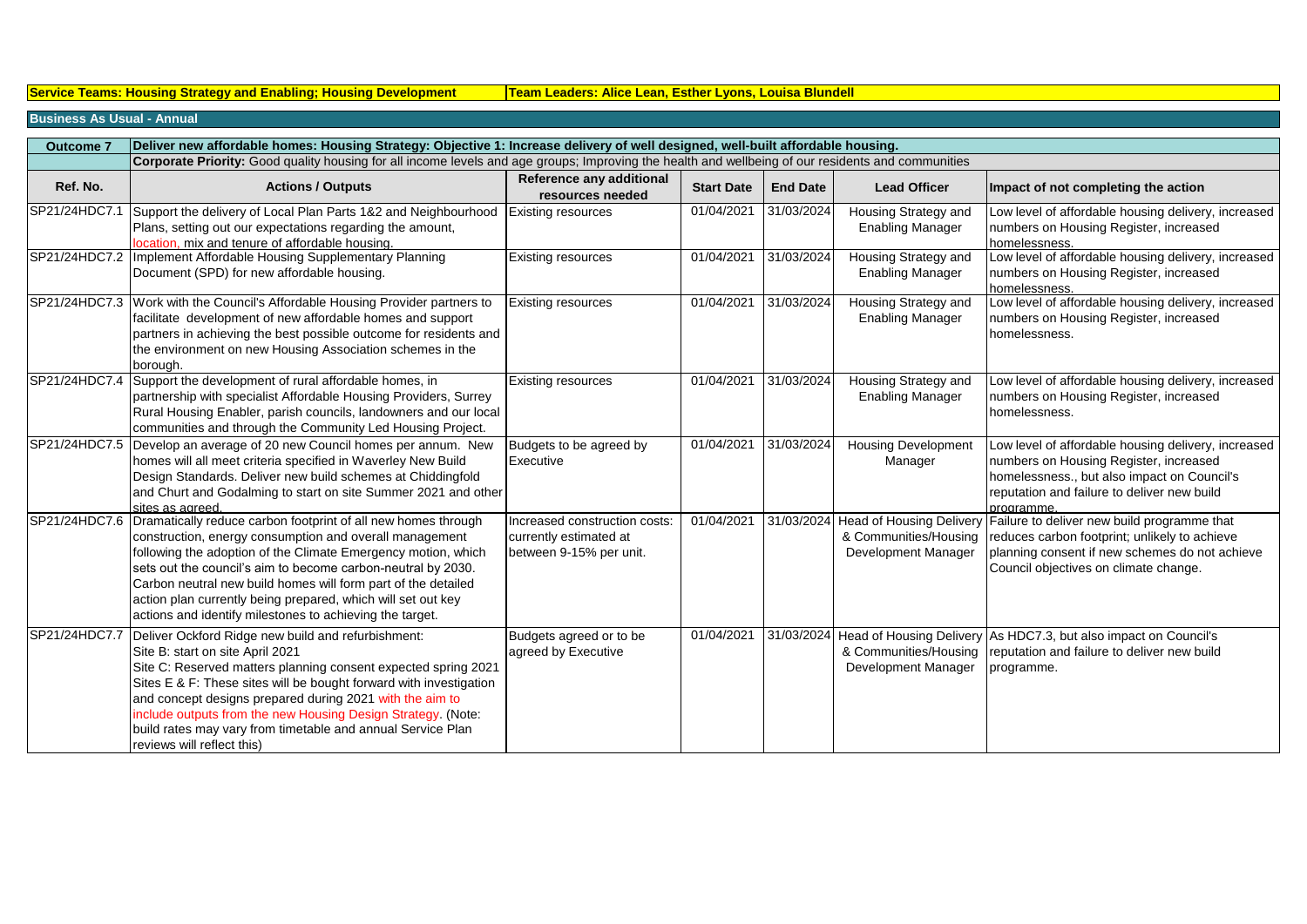| SP21/24HDC7.8 Seek opportunities in targeted locations to address shortages and Budgets for new schemes to |                        | 01/04/2021 31/03/2024 | <b>Housing Development</b> | Lower level of affordable homes delivered; failure |
|------------------------------------------------------------------------------------------------------------|------------------------|-----------------------|----------------------------|----------------------------------------------------|
| actively bid for affordable homes under 106 Agreement with                                                 | be agreed by Executive |                       | Manager                    | to gain new homes under 106 pipeline.              |
| developers:                                                                                                |                        |                       |                            |                                                    |
| Langham Homes scheme in Witley due for final handover spring                                               |                        |                       |                            |                                                    |
| 2021.                                                                                                      |                        |                       |                            |                                                    |
| Three further schemes in contract by end of Plan period                                                    |                        |                       |                            |                                                    |
| $(31/03/2024)$ .                                                                                           |                        |                       |                            |                                                    |
| SP21/24HDC7.9 Expand new build shared ownership, particularly through                                      | Agree budgets          | 01/04/2020 31/03/2024 | <b>Housing Development</b> | Failure to broaden Council's affordable housing    |
| acquisition under 106 Agreements with developers.                                                          |                        |                       | Manager                    | offer and utilise cross-subsidy for rented units.  |

| Outcome 7a | <b>Produce new Housing Strategy 2021-2026</b>                                                                                                             |                          |                       |                 |                         |                                                      |  |  |
|------------|-----------------------------------------------------------------------------------------------------------------------------------------------------------|--------------------------|-----------------------|-----------------|-------------------------|------------------------------------------------------|--|--|
|            | <b>Corporate Priority:</b> Good quality housing for all income levels and age groups; Improving the health and wellbeing of our residents and communities |                          |                       |                 |                         |                                                      |  |  |
| Ref. No.   | <b>Actions / Outputs</b>                                                                                                                                  | Reference any additional | <b>Start Date</b>     | <b>End Date</b> | <b>Lead Officer</b>     | Impact of not completing the action                  |  |  |
|            |                                                                                                                                                           | resources needed         |                       |                 |                         |                                                      |  |  |
|            | SP21/24HDC7a.1 Draft and adopt new Housing Strategy to sit under new Corporate Existing resources                                                         |                          | 01/04/2021 30/09/2021 |                 | Housing Strategy and    | Failure to set objectives to deliver homes that meet |  |  |
|            | Strategy and keep pace with national government policy and local                                                                                          |                          |                       |                 | <b>Enabling Manager</b> | housing need in the Borough                          |  |  |
|            | housing need.                                                                                                                                             |                          |                       |                 |                         |                                                      |  |  |

**Service Team: Housing Options and Homelessness Prevention <b>Team Leader: Mike Rivers** 

## **Business As Usual - Annual**

| <b>Outcome 8</b> | Prevent homelessness and provide housing advice and assistance for all households in need                                                          |                           |                   |                 |                                                   |                                                                |  |  |  |  |
|------------------|----------------------------------------------------------------------------------------------------------------------------------------------------|---------------------------|-------------------|-----------------|---------------------------------------------------|----------------------------------------------------------------|--|--|--|--|
|                  | Corporate Priority: Good quality housing for all income levels and age groups; Improving the health and wellbeing of our residents and communities |                           |                   |                 |                                                   |                                                                |  |  |  |  |
| Ref. No.         | <b>Actions / Outputs</b>                                                                                                                           | Reference any additional  | <b>Start Date</b> | <b>End Date</b> | <b>Lead Officer</b>                               | Impact of not completing the action                            |  |  |  |  |
|                  |                                                                                                                                                    | resources needed          |                   |                 |                                                   |                                                                |  |  |  |  |
| SP21/24HDC8.1    | Meet all the Council's obligations under the Homelessness                                                                                          | Excess expenditure met by | 01/04/2021        | 31/03/2024      | <b>Housing Needs</b>                              | Increase in homelessness and consequent rise in                |  |  |  |  |
|                  | Reduction Act 2017. Prevent homelessness and meet target of 5 Flexible Homelessness grant                                                          |                           |                   |                 | Manager/Housing Options general fund expenditure. |                                                                |  |  |  |  |
|                  | or under, households in temporary accommodation at any point in from Central Government                                                            |                           |                   |                 | Manager                                           | Reputational damage to the Council.                            |  |  |  |  |
|                  | the year, all but eliminating the need for bed and breakfast.                                                                                      |                           |                   |                 |                                                   |                                                                |  |  |  |  |
|                  | Review of the spending on homelessness and how it is targeted.                                                                                     |                           |                   |                 |                                                   |                                                                |  |  |  |  |
|                  | SP21/24HDC8.2 Draft and adopt Revised Preventing Homelessness Strategy and Existing resources                                                      |                           | 01/04/2021        | 30/09/2021      | <b>Housing Needs</b>                              | Failure to set objectives to prevent homelessness              |  |  |  |  |
|                  | Action Plan                                                                                                                                        |                           |                   |                 |                                                   | Manager/Housing Options and provide suitable accommodation for |  |  |  |  |
|                  |                                                                                                                                                    |                           |                   |                 | Manager                                           | households experiencing homelessness                           |  |  |  |  |

**Service Team: Private Sector Housing Team Leader: Simon Brisk**

**Business As Usual - Annual**

| Outcome 9. | <b>Regulating private landlords</b>                                                                                                                                                                                                                                                       |                                              |                       |                 |                     |                                                                                                                        |  |  |  |
|------------|-------------------------------------------------------------------------------------------------------------------------------------------------------------------------------------------------------------------------------------------------------------------------------------------|----------------------------------------------|-----------------------|-----------------|---------------------|------------------------------------------------------------------------------------------------------------------------|--|--|--|
|            | <b>Corporate Priority:</b> Good quality housing for all income levels and age groups; Improving the health and wellbeing of our residents and communities                                                                                                                                 |                                              |                       |                 |                     |                                                                                                                        |  |  |  |
| Ref. No.   | <b>Actions / Outputs</b>                                                                                                                                                                                                                                                                  | Reference any additional<br>resources needed | <b>Start Date</b>     | <b>End Date</b> | <b>Lead Officer</b> | Impact of not completing the action                                                                                    |  |  |  |
|            | SP21/24HDC9.1 Carry out the Council's statutory duties relating to the regulation<br>of private landlords, Houses in Multiple Occupation, caravan<br>sites, bringing empty homes back into use, Public Health<br>Ifunerals.<br>Implement new duties and powers set out in the Housing and | <b>Existing resources</b>                    | 01/04/2021 31/03/2024 |                 | Manager             | Private Sector Housing Statutory requirement; legal action against WBC or<br>Ombudsman complaint; reputational damage. |  |  |  |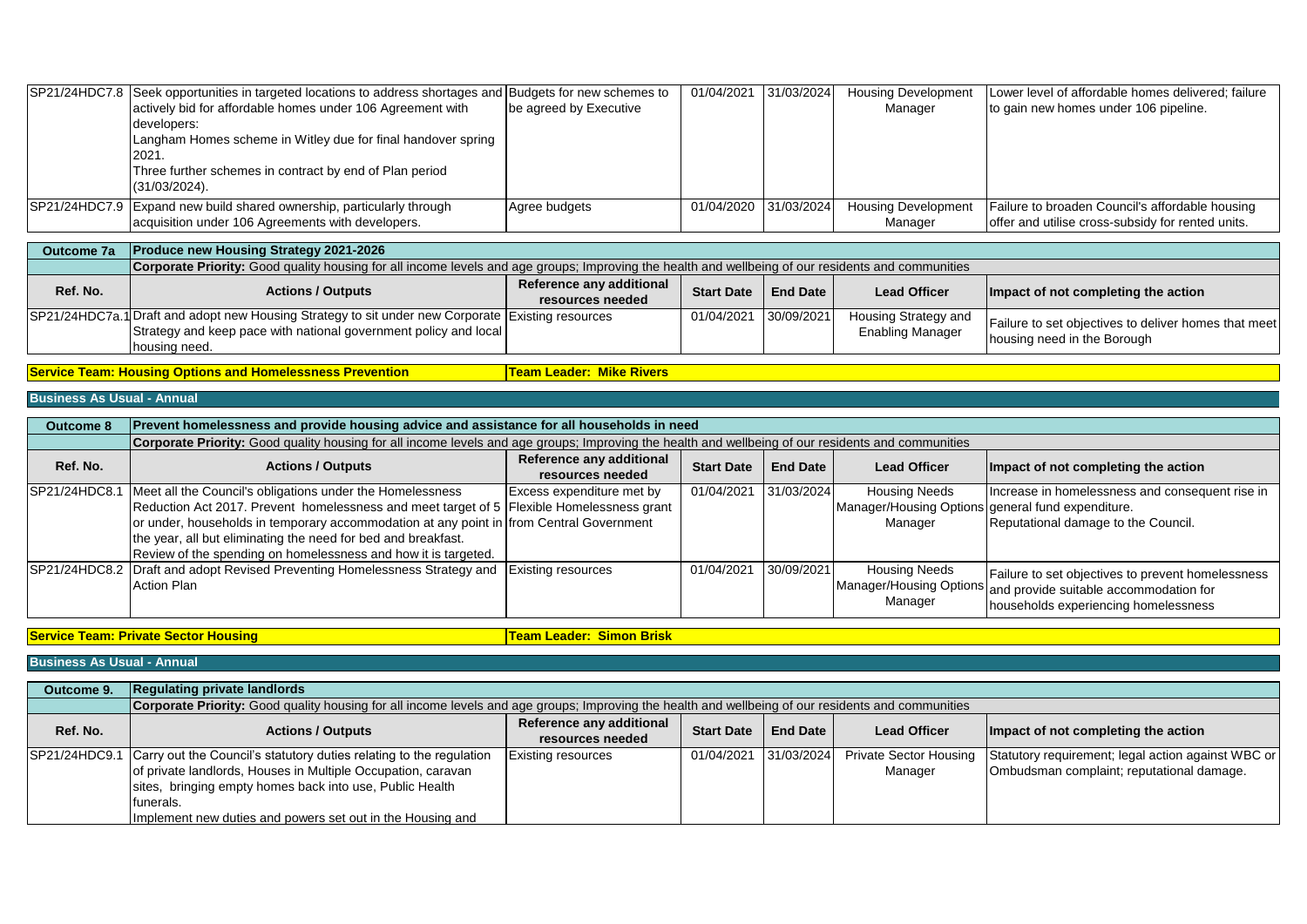|                            | SP21/24HDC9.2   Implement updated Enforcement Policy and new Charging                                                                                                                                                                                | <b>Existing resources</b>                    | 01/04/2021        | 30/09/2021      | <b>Private Sector Housing</b>                  | Statutory requirement; legal action against WBC or |  |  |  |  |  |  |
|----------------------------|------------------------------------------------------------------------------------------------------------------------------------------------------------------------------------------------------------------------------------------------------|----------------------------------------------|-------------------|-----------------|------------------------------------------------|----------------------------------------------------|--|--|--|--|--|--|
|                            | Schedule relating to duties in HDC9.1.                                                                                                                                                                                                               |                                              |                   |                 | Manager                                        | Ombudsman complaint; reputational damage.          |  |  |  |  |  |  |
|                            | SP21/24HDC9.3 Commission Borough-wide Stock Condition Survey taking in all                                                                                                                                                                           | Estimated cost £30-40k                       | 01/04/2021        | 31/03/2022      | <b>Private Sector Housing</b>                  | No information about overall housing stock, energy |  |  |  |  |  |  |
|                            | tenures, including full enhanced energy data and addressing                                                                                                                                                                                          |                                              |                   |                 | Manager                                        | consumption; no data to feed into Climate Change   |  |  |  |  |  |  |
|                            | carbon footprint of all homes through construction, energy                                                                                                                                                                                           |                                              |                   |                 |                                                | Action Plan to achieve carbon neutral status by    |  |  |  |  |  |  |
|                            | consumption following the adoption of the Climate Emergency                                                                                                                                                                                          |                                              |                   |                 |                                                | 2030. Note: currently no budget provision.         |  |  |  |  |  |  |
|                            | motion. Use report to inform action plan on housing stock overall.                                                                                                                                                                                   |                                              |                   |                 |                                                |                                                    |  |  |  |  |  |  |
|                            |                                                                                                                                                                                                                                                      |                                              |                   |                 |                                                |                                                    |  |  |  |  |  |  |
| Outcome 10.                | Providing grants for aids and adaptations to allow residents to remain in their homes                                                                                                                                                                |                                              |                   |                 |                                                |                                                    |  |  |  |  |  |  |
|                            | Corporate Priority: housing to buy and to rent, for those at all income levels / the value and worth of all residents, with opportunities for all, regardless of race, age, disability, religion, gender or sexual<br>orientation, income or wealth. |                                              |                   |                 |                                                |                                                    |  |  |  |  |  |  |
| Ref. No.                   | <b>Actions / Outputs</b>                                                                                                                                                                                                                             | Reference any additional<br>resources needed | <b>Start Date</b> | <b>End Date</b> | <b>Lead Officer</b>                            | Impact of not completing the action                |  |  |  |  |  |  |
|                            | SP21/24HDC10.1 Monitor effect of Home Improvement Policy ensuring it is fit for                                                                                                                                                                      | New Grants officer to be                     | 01/04/2021        | 31/03/2024      | <b>Private Sector Housing</b>                  | Funding not spent; residents struggling in their   |  |  |  |  |  |  |
|                            | purpose and make any necessary amendments. The Policy                                                                                                                                                                                                | funded from Better Care Fund                 |                   |                 | Manager                                        | homes not provided with adaptations required;      |  |  |  |  |  |  |
|                            | governs distribution of Disabled Facilities Grants and other                                                                                                                                                                                         |                                              |                   |                 |                                                | Ombudsman complaint; reputational damage.          |  |  |  |  |  |  |
|                            | related grants (e.g. Safe and Warm); increase number of grants                                                                                                                                                                                       |                                              |                   |                 |                                                |                                                    |  |  |  |  |  |  |
|                            | and adaptations through additional grants officer.                                                                                                                                                                                                   |                                              |                   |                 |                                                |                                                    |  |  |  |  |  |  |
|                            |                                                                                                                                                                                                                                                      |                                              |                   |                 |                                                |                                                    |  |  |  |  |  |  |
|                            | <b>Team Leader: Annalisa Howson</b><br><b>Service Team: Service Improvement</b>                                                                                                                                                                      |                                              |                   |                 |                                                |                                                    |  |  |  |  |  |  |
|                            | Corporate & Service Level Projects (Service wide or cross cutting projects with Housing Operations) - Multi-year                                                                                                                                     |                                              |                   |                 |                                                |                                                    |  |  |  |  |  |  |
|                            |                                                                                                                                                                                                                                                      |                                              |                   |                 |                                                |                                                    |  |  |  |  |  |  |
| Outcome 11.                | The service meets the needs of all tenants and their families.                                                                                                                                                                                       |                                              |                   |                 |                                                |                                                    |  |  |  |  |  |  |
|                            | Corporate Priority: Good quality housing for all income levels and age groups; Improving the health and wellbeing of our residents and communities                                                                                                   |                                              |                   |                 |                                                |                                                    |  |  |  |  |  |  |
| Ref. No.                   | <b>Actions / Outputs</b>                                                                                                                                                                                                                             | Reference any additional<br>resources needed | <b>Start Date</b> | <b>End Date</b> | <b>Lead Officer</b>                            | Impact of not completing the action                |  |  |  |  |  |  |
| PR20HDC11.1                | Procure, design and project manage comprehensive satisfaction                                                                                                                                                                                        | £8,500                                       | 01/04/2021        | 30/06/2021      | Service Improvement                            | Failure to engage tenants effectively and meet     |  |  |  |  |  |  |
| (PR20HO2.1)                | survey - STAR (Survey of Tenants and Residents) to inform the                                                                                                                                                                                        |                                              |                   |                 | Manager                                        | their needs.                                       |  |  |  |  |  |  |
|                            | service improvement plan.                                                                                                                                                                                                                            |                                              |                   |                 |                                                |                                                    |  |  |  |  |  |  |
| PR20HDC11.2                | Review Regulatory Consumer Standards with tenants and                                                                                                                                                                                                | <b>Existing resources</b>                    | 01/04/2020        | 31/03/2022      | Service Improvement                            | Regulatory investigation into failing service.     |  |  |  |  |  |  |
| (PR20HO2.2)                | Members to assess service and areas for improvement to inform                                                                                                                                                                                        |                                              |                   |                 | Manager                                        |                                                    |  |  |  |  |  |  |
|                            | the service improvement plan.                                                                                                                                                                                                                        |                                              |                   |                 |                                                |                                                    |  |  |  |  |  |  |
| PR20HDC11.3                |                                                                                                                                                                                                                                                      |                                              |                   |                 |                                                |                                                    |  |  |  |  |  |  |
| (PR20HO2.4)                |                                                                                                                                                                                                                                                      |                                              |                   |                 |                                                |                                                    |  |  |  |  |  |  |
|                            | Monitor and report on the way complaints are managed to ensure                                                                                                                                                                                       | <b>Existing resources</b>                    | 01/07/2020        | 31/12/2022      | Service Improvement                            | Legal action against WBC or Ombudsman              |  |  |  |  |  |  |
|                            | that response targets are met, lessons learnt are implemented                                                                                                                                                                                        |                                              |                   |                 | Manager                                        | complaint; reputational damage.                    |  |  |  |  |  |  |
|                            | and to demonstrate openness, honesty and willing to address                                                                                                                                                                                          |                                              |                   |                 |                                                |                                                    |  |  |  |  |  |  |
|                            | difficulties.                                                                                                                                                                                                                                        |                                              |                   |                 |                                                | Fail to meet tenants needs.                        |  |  |  |  |  |  |
| PR20HDC11.4                | Implement the "Tenant Involvement Strategy" to embed a culture None                                                                                                                                                                                  |                                              | 01/04/2021        |                 | 31/03/2022 Service Improvement                 |                                                    |  |  |  |  |  |  |
| (PR20HO2.5)<br>PR20HDC11.5 | of consistent and meaningful tenant involvement in services.<br>Undertake lessons learnt and outcomes review of HRA Recovery, none                                                                                                                   |                                              | 01/09/2021        |                 | Manager (AH)<br>31/01/2022 Service Improvement | poor service delivery                              |  |  |  |  |  |  |